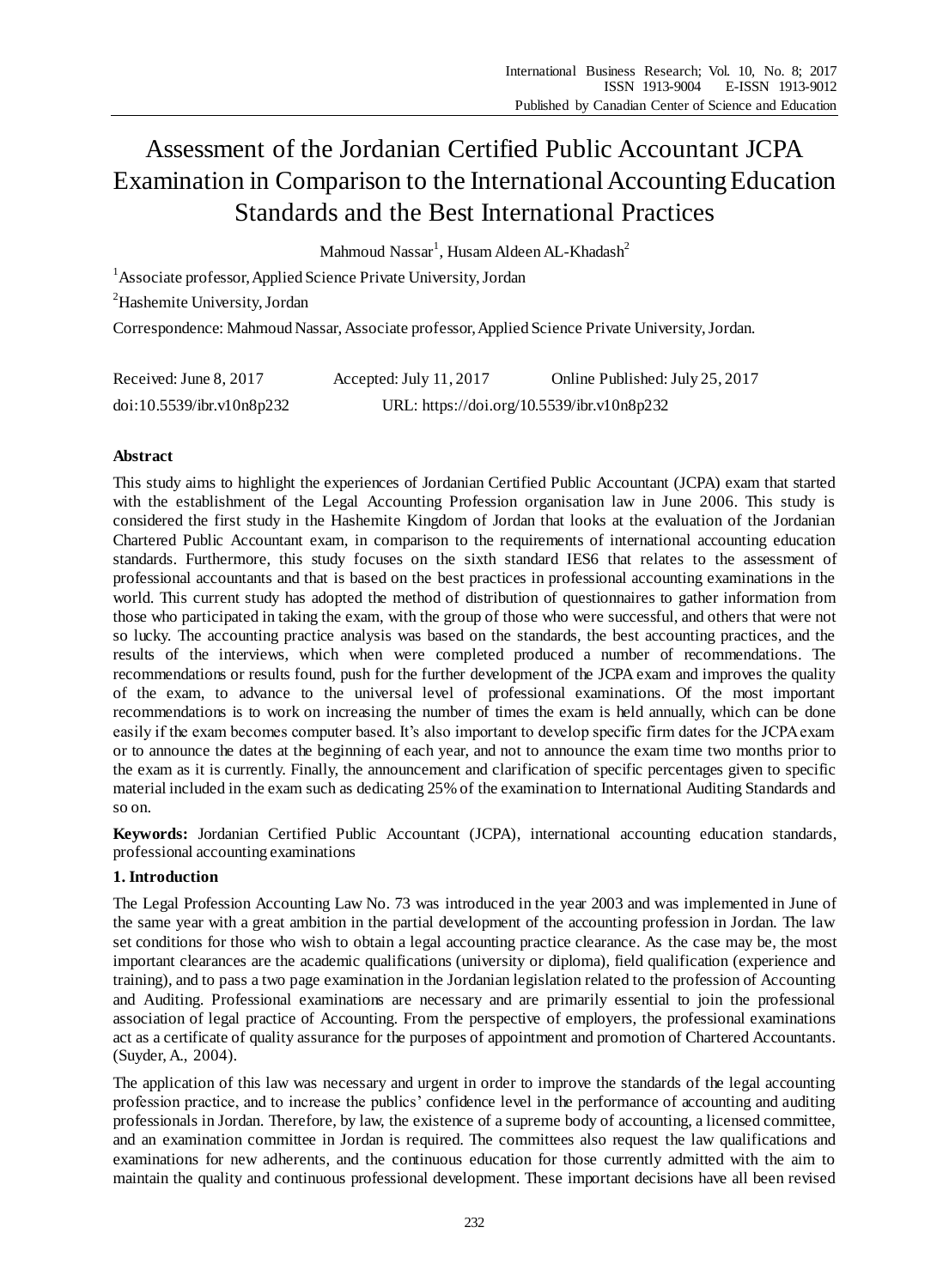to ensure the quality of the practice and practitioners of the Accounting and Auditing profession in Jordan, whether they are individuals or accounting offices.

The responsibility of preparing professional Accountants with qualified accounting practices, with good knowledge and the ability to gain knowledge on an ongoing basis, having the personal skills required, and the ability to interact with other people and in the work environment is of more than one organisation; among them, the most prominent are Universities and Accounting Career organisations. These Universities and professional organisations are responsible for the formulation and adoption of up to date policies and modern education methods, which focus on giving the student, intern, and practitioner the capacity and professional skills necessary to develop the analytical thinking and innovative skills required. Global professional organisations have urged, most notably, the International Federation of Accountants (IFAC) through professional and educational standards sponsored by the need to move in this direction. The traditional method currently implemented in many accounting education programs, does not qualify university students to the extent required to practice the accounting profession competently. This method does not take into account the recently popularised concept in educational communities ''Transferable Skills'', which are the build-up of skills developed through various stages of education. These skills benefit those who have acquired then, when moving to the recruitment stage or when interacting with the work force. Therefore, the quality of accounting education plays an important role in the development of the Accounting and Auditing profession (Nassar et al., 2013).

After the university's role and responsibility regarding to the provision of correct curriculum and the contemporary use of modern teaching methods, techniques and appropriate assessment becomes the role of professional organisations. The role of these professional organisations is to develop the entrance exam to gain membership, to emphasize policies that ensure the continuous education of its members, and keep up with the developments in professional fields and practices. The professional exam was initiated to achieve specific objectives and learning outputs, which are developed by the managers of these professional organisations and must meet the specific criteria, in which represents the credibility of the examination, its validity, and transparency. In addition, other important criteria is the existence of a thematic structure in how each topic is addressed, which topic will be in the exam, and the percentage of each topic included. Therefore, the main question of the study is:

## *At what exam level is the Jordanian Certified Public Accountant JCPA exam at, compared to the International Accounting Education Standards and the International Best Practices?*

This current study strives to achieve the following objectives:

- 1. To indicate the extent of suitability of the Jordanian Certified Public Accountant (JCPA) exam to the International Accounting Education Standards IES.
- 2. To indicate the extent of existence of the Jordanian Certified Public Accountant (JCPA) exam to the global Professional Accountancy exams.
- 3. To indicate the point of view of some of the applicants of the Jordanian Certified Public Accountant (JCPA) exam in the assessment of the status of the exam.
- 4. To highlight the practical recommendations aimed at increasing the level of the Jordanian Certified Public Accountant (JCPA) exam after the experience of more than ten years.

The review of the theoretical framework will be in the next section. This review deals with the International Accounting Education Standard No.6, which has to do with the assessment of professional accountants. There will also be a review of the Professional examination standards in accordance to the best international practices, in which an evaluation scale will be developed for the Jordanian Certified Public Accountant (JCPA) exam in light of the International Accounting Education Standards and the standards of best practices. The third section then will focus on the methodology of the study, the data collection, and analysis methods. The fourth section is allocated for data analysis and results presentation. The fifth and final section summarizes the significant findings and recommendations.

## **2. Theoretical Framework and Literature Review**

*2.1 The International Accounting Education Standard No.6 Related to the Assessment of Professional Accountants*

The International Education Standard No.6 focuses on the evaluation of skills and abilities acquired by a professional accountant. This assessment should include multiple aspects of knowledge and the levels of building intellectual and practical skills to reach the level of professional practice. This has been summarised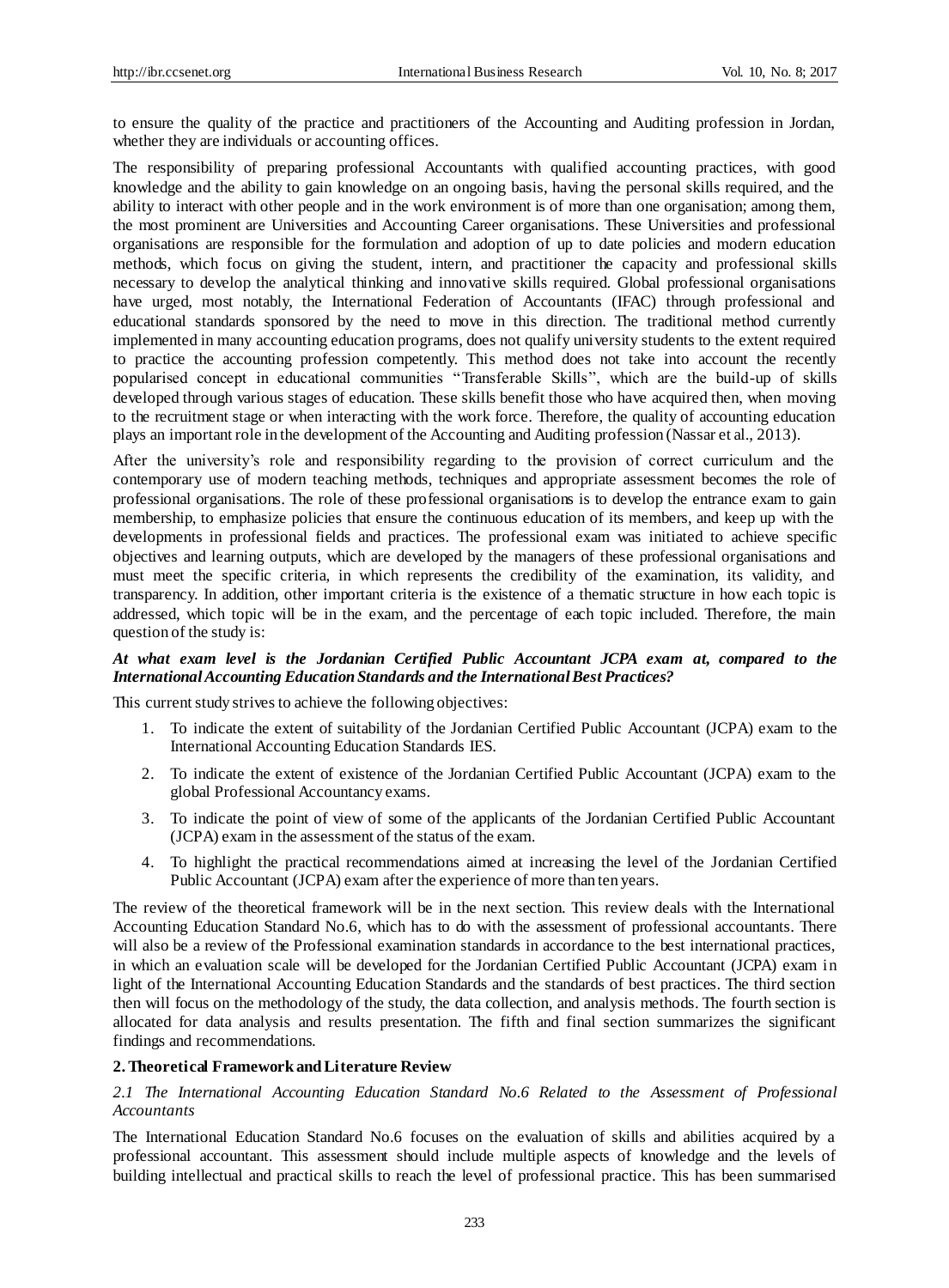into two fundamental points by the standard:

- a) Theoretical Knowledge
- b) Practical Application of Knowledge

Why are the exams prepared? It's obvious they are prepared because they are a tool to measure the competencies and capabilities of the examinee to determine the capable level, the level of knowledge, or the performance level attained. The exams are usually a series of questions prepared by the examiner, and checked thoroughly with specific and well-known properties by the education and evaluation measurements. The IES No.6 mentions this as follows (Diagram 1):

- 1) The exam must fulfil the reliability character. This means that the exam prepared must measure what it is that is asked of to measure and not to have questions related to measuring intelligence, otherwise it becomes a pure intelligence exam. We can make sure of the credibility by having a fixed variable, to give the same results for the same group if applied again. We can also measure the credibility of the exam by comparing the exam results of the new set, with the results of another set, or through the opinions of experts and specialists in the same field. The credibility of the exam increases when there is one explanation or result to the questions prepared, when the questions are free of linguistic complexity and ambiguity in meaning.
- 2) The exam must also have the characteristic of validity. This means that the questions have verified answers that are related with objectives and pre-defined learning outcomes. In other words, the questions are not put for the sake of the exam only, but to make sure that the examiner has achieved specific objectives and learning outcomes.
- 3) Transparency: the dissemination of model exams or some of them, model answers, and the mechanism of marking and the distribution of marks according to the specific questions.
- 4) Equal: this means that the examinations must be as fair as possible to the applicants, which are of different personal and lifestyle backgrounds.
- 5) Sufficient: the exam must cover all the topics and the structure of curriculum in order to measure the competencies and capabilities of the examinee in all or most of the curriculum topics.



Diagram 1. Professional Exam Properties according to the IES no.6 requirements

#### *2.2 Professional Examination Standards in Accordance to the International Best Practices*

Most of the professional accounting organisations in the world have membership certificates linked to conditions of the most important candidate taking the professional exam. In our current study, for comparison reference purposes, the base of the study is the best practices in performances of professional exams for the prestigious professional certificates, such as the American Certified Public Accountant certificate (CPA), the British Association of Chartered Certified Accountants (ACCA), the American Certified Management Accountant (CMA), and the American Certified Internal Auditor (CIA). While the professional global accounting organisations were established decades ago, the JCPA exam is still recent. The American CPA has been going on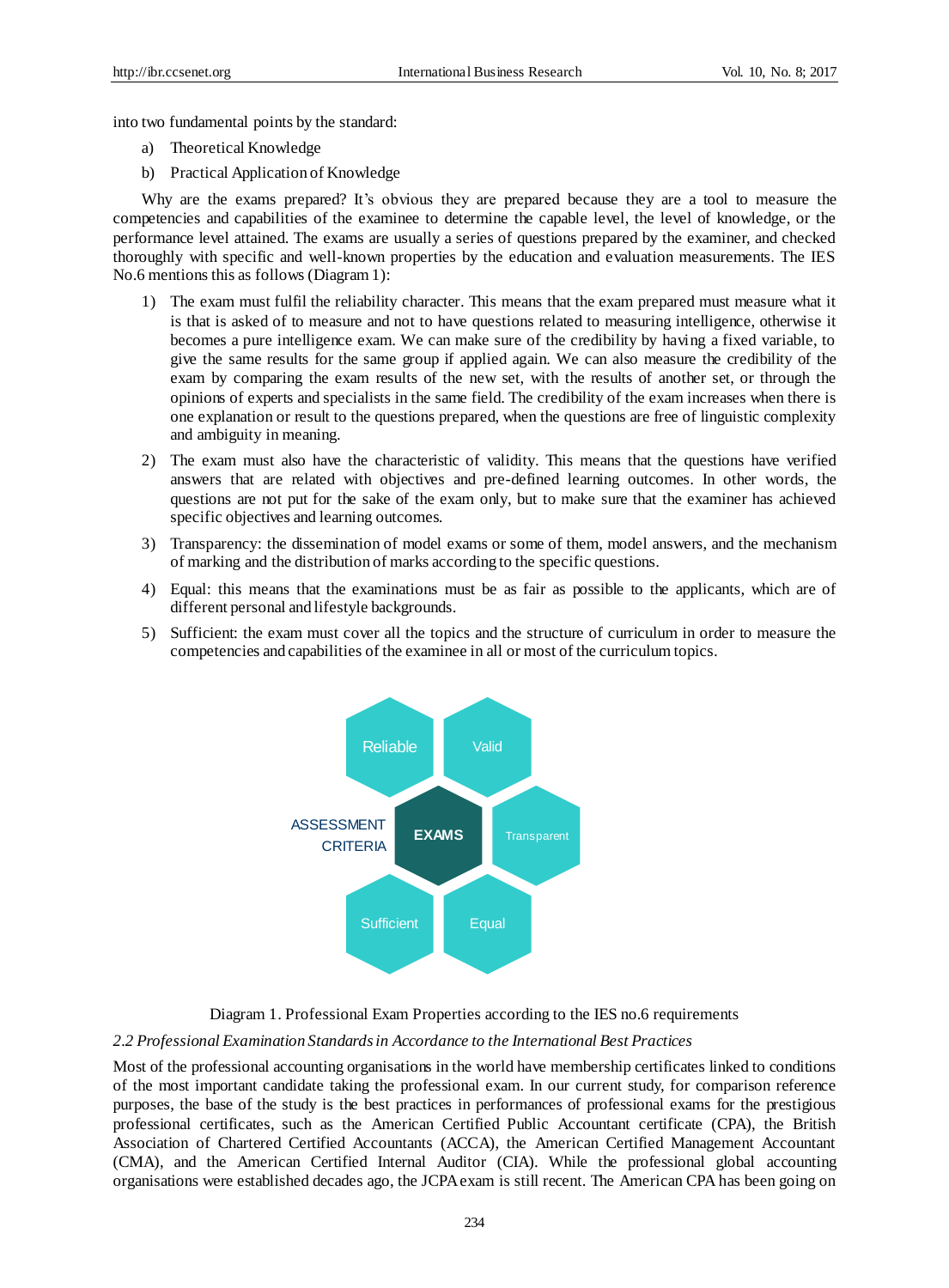for more than 120 years where it began in 1972, the British ACCA was established in 1904, the American CIA started in 1941, and the American CMA started in 1972 (Wikipedia, 2015). However, the JCPA was established in Jordan in 2003, and therefore the comparison of the JCPA as an exam with the best professional practices is not a goal itself, but for beneficial purposes from the professional global exams in order to develop Jordan's current profession exam. The number of confirmed members in the Jordanian Society of Chartered Accountants and those whom hold the JCPA are 597 members. Of those are working members, according to the latest statistics published with the final assembly election and which was held at the end of 2014. 505 members (94%) of those are practicing the auditing profession and remain members who practice the accounting profession. The remaining members are practicing the accounting profession and some were made redundant since the issuance of the Legal Accounting Profession regulation no.73 of year 2003 and to date which are approximately 300 members.

Table 1. Comparing the number of JCPA members with the members of Global Profession Certificates

|                                            | <b>American CPA</b>               | <b>British ACCA</b>                                    | <b>American CMA</b>                | <b>American CIA</b>                 | <b>Jordanian</b><br><b>JCPA</b> |
|--------------------------------------------|-----------------------------------|--------------------------------------------------------|------------------------------------|-------------------------------------|---------------------------------|
| <b>Number</b><br>of<br><b>Members</b>      | Approximately<br>400,000 members. | Approximately<br>178,000 members.<br>455,000 students. | Approximately<br>$70,000$ members. | Approximately<br>$180,000$ members. | 505 members.                    |
| <b>Issuing Certificate</b><br>Organisation | AICPA                             | <b>ACCA</b>                                            | <b>IMA</b>                         | ПA                                  | <b>JACPA</b>                    |

*2.2 Scale of Evaluating the JCPA Exam in Light of the International Education Standards and Best Practices Standards*

The importance of the JCPA certificate has emerged recently in Jordan where there has been an increase in demand for obtaining this certificate. The main motive of the accountants' demand increase, is that the JCPA is the only professional accounting certificate that is recognised and accredited to practice the Auditing profession; moreover, those who have gained the JCPA feel more qualified professionally. There is no doubt that the feeling of being qualified is the best, the main cause is that many Jordanian universities both public and private do not have up to date programs and plans that satisfy the work market's needs. For example, the accounting standards subject, which is the basis and origin for the practice of the accounting profession, is rarely taught properly and comprehensively in accordance to the accounting programs in Jordanian universities , and some universities offer it as an optional requirement and not compulsory. This leads to the creation of a knowledge gap among accounting graduates at these universities, which contributes to their professional performance. This also applies to the important legislations for the practice of the accounting profession. There is a shortage in the plans and programmes at Jordanian universities regarding to the teaching of very important laws for a career in accountancy. These careers may include sales tax law, social security, banks, and many others. The evaluation or measurement for the accounting profession exam has many important points and are summarised as followed:

- 1) The harmonisation of the exam approach with the teaching approach in universities.
- 2) Methods of how the exams are held, the traditional method or the modern technology method. Where the exams are electronic or computer-based, two advantages are the speed in extracting results and accurate marking.
- 3) The exam date structure. Exam dates should be known and scheduled in advance and part of an annual plan, allowing those who wish to apply for the exam to match the examination dates with their work, social, and personal circumstances.
- 4) There is a low success rate in Jordan for those who undergo the auditing profession exam, it does not exceed the rate of 22% for those applicants that take either papers (Abd Al-Jalil and Thaher, 2014).
- 5) Exam topic structure. This is one of the most important points that increases the transparency and the ability to understand of the exam, so there is a specific topic with fixed percentages which should actually be covered within each exam.
- 6) Style of exam questions and the ability to cover all the knowledge, skills, positive values, and professional ethics required. This means the exam must be comprehensive to measure the cognitive side as learning targets and the analytical side. Secondly, to deal with the cases related to solving the problems and dealing with technology. Moreover, to cover the exam for positive values and morals in order to practice the profession well. For example, the test measures the development of some skills like adding models or selections to show how to fill out tax forms, depreciation models or commenting on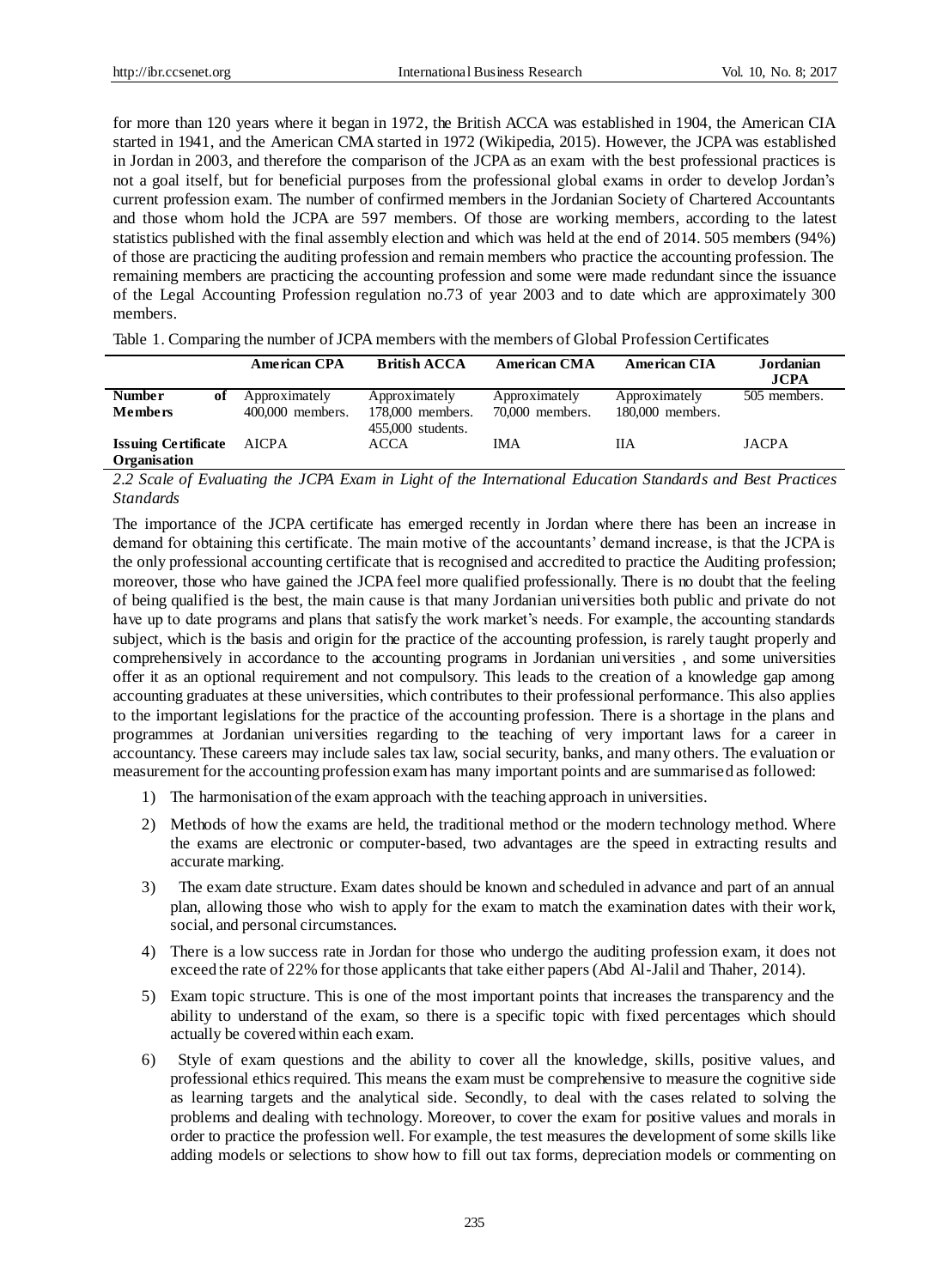analysis, and to write a simple report. This increases the user's skills and stays consistent to market practices.

- 7) The exam must have the reliability/credibility and validity characteristics. In terms of reliability, the questions of the exam must be consistent and fair, where arbitrators and assessors are in agreement with the answers. Furthermore, the process of identifying the marks for the examinee should be fixed and in accordance with a specific institute. The absence of reliability occurs when questions do not distinguish between competent and incompetent candidates. This also causes a risk in error while distinguishing between examiners that will place scores close to the passing score regardless if they are successful or not. The exam must also be valid, meaning that the questions should be developed to measure the knowledge and skills. This starts by having the presence of goals and learning outcomes from the exam, and that the questions set can actually measure the capability of candidates, also to ensure the objectives are met and candidates achieve cognitive outputs.
- 8) The exam must be transparent. By transparency we mean that the process of preparing the exam questions, the correction of answers, the announcement of the correct answers, and the distribution of answers, are all done with transparency in which protects the rights of the applicant from any unfairness.

These standards will be put into a comparison table, to evaluate the Legal Accounting Profession exam later on within the data analysis section.

| Number | <b>Item</b>                                               |
|--------|-----------------------------------------------------------|
|        | Exam and teaching harmonisation                           |
|        | Exam holding method                                       |
|        | Scheduled exam dates                                      |
|        | Average success rate                                      |
|        | Exam topic structure                                      |
|        | Style of exam questions                                   |
|        | Reliability and Validity of exam                          |
|        | Transparency of exam (questions and answers distribution) |

Previous studies that tackle the subject of the Jordanian Certified Public Accountant (JCPA) exam are limited to (Al-Rajaby, 1995 and Hmedat and other, 2013 and Abd Al-Jalil and Thahir, 2014). These studies address the relative importance of the topics related to the Jordanian Chartered Public Accountant certification exam, and measuring the extent of agreement or difference in views of sample groups in determining the relative importance of these issues and difficulties faced by this exam.

For example, the motive of Al-Rajaby's study (1995) is assessing the Board of the professional exam related to the auditing account. A group of academics and legal auditors participated to give their views on the relative importance of the topics of the Practicing Exam of the profession at that time. The study found that the Audit, Financial Accounting, and Applied Accounting are the most important from the point of view of both academics and Certified Public Auditors. Among the least important topics were Law and Legislation issues, Cost Accounting, and income tax. In addition, Hmedat and other's study (2013) shows the assessment of the relative importance of topics in the Jordanian Certified Public Accountant JCPA exam, which also focused on identifying the relative importance of subjects of the Jordanian Chartered Public Accountant exam from the point of view of the Accounting professors, Auditors, and practitioners in the Accounting profession. The results showed that all the topics included in the Jordanian Chartered Public Accountant certification exam were important and that some individuals saw some irrelevance of many of the Laws contained in the first exam paper.

A recent study for Abd Al-Jalil and Thahir (2014) showed the obstacles faced to pass the Jordanian Chartered Public Accountant certification exam and the relationship of these constraints to the demographic variables, such as the scientific qualification, practical experience, gender, and type of university graduated from, which was conducted on 120 Jordanian Chartered Public Accountant exam applicants. The results showed statistics for significant impediments to pass the Jordanian Chartered Public Accountant certification exam (the difficulty of the exam, the preparation, and the exam environment). The individuals in the sample, such as those applicants, found that the first obstacle to pass was the broad scope of the exam, followed by the lack of specific references to the examination material, and the continuous change in accounting laws and legislation, also showing that there was no relationship between the obstacles that applicants face and the demographic variables.

#### **3. Research Methodology**

To achieve the objectives of the study and to answer the study question, the method that was used is the descriptive analytical approach for secondary field data related to the opinion of the applicants to the Jordanian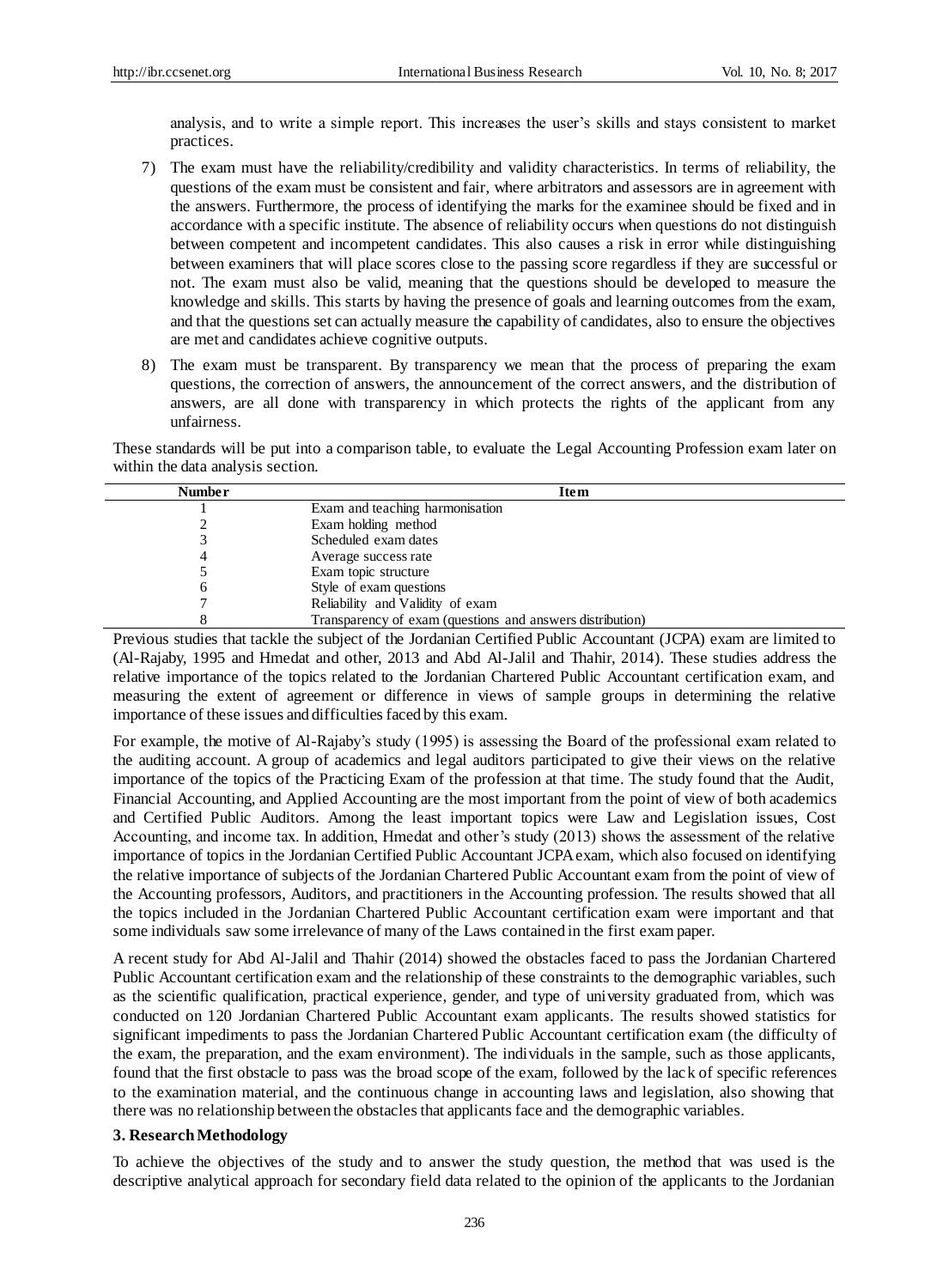Certified Public Accountant JCPA exam. The study also used the curriculum Content Analysis to answer some questions regarding the evaluation of the exam in the light of international standards and best practices. This research technique requires the researcher to conduct thorough analysis or written documents, which naturally describe the certain educational phenomenon, in order to reach conclusions or generalisations concerning the reality of the situation. In other words, the researcher organises the analysis or written documents and analyses them (such as a statistics table and digital data) to reach results related to the questions asked, or the study's set assumption (Owda, Malkawe, 1992, Marshall and Rossman, 1989). With regards to the field work side and in order to achieve the objective of the study, a questionnaire was designed covering the standards mentions above and was distributed to a random sample of 50 successful applicants and 50 unsuccessful applicants to question their opinion on some of the paragraphs that cover the standards related.

## **4. Results**

## *4.1 Content Analysis Evaluation of the JCPA exam in light of International Standards and Best Practices*

At the end of the nineties, much criticism arose concerning the mechanisms, patterns, and the content of the American CPA, therefore the American Institute of Certified Public Accountants (AICPA) in 2002 carried out a field survey on holders of the CPA according to the requirements of the US labour market. This led to the revision of the exam requirements and materials in 2004 to become the focus of the knowledge and skills necessary for the labour market as well as professional ethics. To compare the status of the JCPA exam with global professional examinations that constitutes of the best practices in this field, a comparison done between the JCPA and global professional accounting prestigious certificates such as the CPA, ACCA, CMA and CIA is indicated in table 2.

It is noted from table 2 that developments were conducted to the CPA exam, which was held twice a year using a paper and pen for an exam that is held six days a week and for two months in each quarter of the year. Meaning it is now available more than 190 times a year and is held electronically, and also the examinee can apply to one of the four parts in every exam session. The CPA exam consists of four parts that include in short terms Audit, Business Environment Concepts, Financial Accounting, and Legislation.

By comparing the JCPA exam with global professional examinations, which represent the best practices, we find that the JCPA exams are held twice a year, and are unannounced until very close to the exam date. These examinations are usually in the months of June and December of each year. The process of setting the examinations on specific, regular, and preannounced dates or set dates for the coming year is a very necessary regulatory professional process. The exam applicants are not university students that are dedicated to studying just for the exams, but are practicing accountants linked to their professional jobs and social lives. They apply for professional examinations during their work shifts and social pressures, or are Jordanians but do not live in Jordan. Therefore the fixed announcement of examination dates will help improve the organisation of the professional exams.

Furthermore, the JCPA exam is still conducted traditionally i.e. using paper and pen. The average cumulative success rates are undeclared by those in charge of the examinations, however the JCPA exam is amongst the best practice exams and we expect that the success rate ranges from 5-15% approximately of total exam applicants.

In regards to the types of questions, table no.2 shows the professional examination question structure, where the CPA and JCPA are mostly multiple choice and short essay questions. On the other hand, the ACCA exams have an opposite structure with very high rates or even 100% long essay based questions. Table no.3 indicates that the JCPA exam is unstructured in the sense that ratios of each scientific topic are undefined in the exam. The global exams such as the CPA and ACCA and other exams have clear distribution of percentages for each topic in the exam, and the questions are set in accordance to this distribution.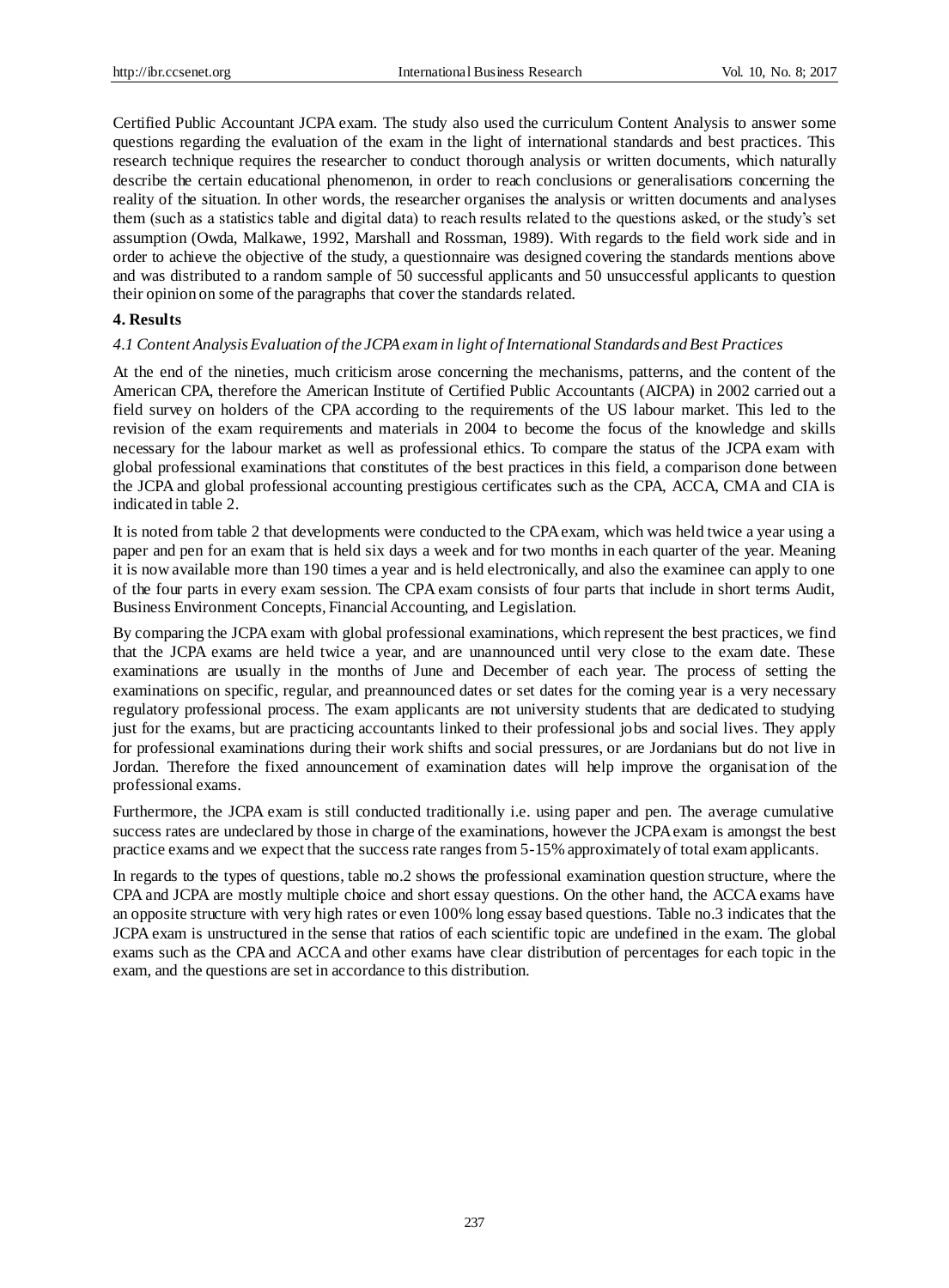|                  | American CPA        | British ACCA         | American CMA       | American CIA          | Jordanian JCPA           |
|------------------|---------------------|----------------------|--------------------|-----------------------|--------------------------|
| Exam<br>and      | <b>ENGLISH</b>      | <b>ENGLISH</b>       | <b>ENGLISH</b>     | <b>ENGLISH&amp;AR</b> | <b>ARABIC</b>            |
| teaching         |                     |                      |                    | <b>ABIC</b>           |                          |
| harmonisation    |                     |                      |                    | AND 7 OTHER           |                          |
|                  |                     |                      |                    | <b>LANGUAGES</b>      |                          |
| holding<br>Exam  | <b>ELECTRONIC-</b>  | <b>TRADITIONALLY</b> | <b>ELECTRONIC-</b> | ELECTRONIC-           | <b>TRADITIONAL-TWICE</b> |
| method           | <b>ONLINE</b>       | -TWICE A YEAR        | <b>ONLINE</b>      | <b>ONLINE</b>         | A YEAR                   |
| Scheduled exam   | <b>CONTINUOUS</b>   | <b>CONTINUOUSLY</b>  | <b>CONTINUOUS</b>  | <b>CONTINUOUS</b>     | ANNOUNCED A              |
| dates            | LY KNOWN            | <b>KNOWN</b>         | LY KNOW            | LY KNOWN              | MONTH BEFORE EXAM        |
|                  |                     |                      |                    |                       | $-$ NORMALLY IN          |
|                  |                     |                      |                    |                       | MONTHS 6 AND 12 OF       |
|                  |                     |                      |                    |                       | <b>EACH YEAR</b>         |
| Average success  | 40-50%              | 35-60% AVERAGE       | 35-45%             | 40-50%                | <b>NO OFFICIAL</b>       |
| rate             | <b>AVERAGE</b>      |                      | <b>AVERAGE</b>     | <b>AVERAGE</b>        | <b>PUBLISHED</b>         |
|                  |                     |                      |                    |                       | <b>AVERAGE-BETWEEN</b>   |
|                  |                     |                      |                    |                       | 5-15% AVERAGE            |
| Exam<br>topic    | <b>ALLOCAED</b>     | <b>ALLOCAED</b>      | <b>ALLOCAED</b>    | <b>ALLOCAED</b>       | <b>NO ALLOCATED</b>      |
| structure        | <b>PERCENTAGES</b>  | <b>PERCENTAGES</b>   | <b>PERCENTAGE</b>  | <b>PERCENTAGES</b>    | PERCENTAGES TO           |
|                  | <b>TO EACH</b>      | TO EACH EXAM         | <b>S TO EACH</b>   | <b>TO EACH</b>        | <b>EACH EXAM TOPIC</b>   |
|                  | <b>EXAM TOPIC</b>   | <b>TOPIC</b>         | <b>EXAM TOPIC</b>  | <b>EXAM TOPIC</b>     |                          |
| Style of<br>exam | <b>MULTIPLE</b>     | <b>ESSAY BASED</b>   | MULTIPLE           | <b>MULTIPLE</b>       | MULTIPLE CHOICE &        |
| questions        | <b>CHOICE &amp;</b> |                      | CHOICE &           | <b>CHOICE</b>         | <b>ESSAY BASED</b>       |
|                  | <b>ESSAY BASED</b>  |                      | <b>ESSAY BASED</b> |                       |                          |
| mark<br>Pass     | 75%                 | 50%                  | 75%                | 80%                   | 65%                      |
| required         |                     |                      |                    |                       |                          |
| Transparency of  | <b>CERTIFIED</b>    | <b>CERTIFIED</b>     | <b>CERTIFIED</b>   | <b>CERTIFIED</b>      | <b>ANSWERS ARE</b>       |
| exam (questions  | <b>OUESTIONS</b>    | <b>OUESTIONS AND</b> | <b>OUESTIONS</b>   | <b>OUESTIONS</b>      | DISTRIBUTED ONLY         |
| and<br>answers   | <b>AND</b>          | <b>ANSWERS ARE</b>   | <b>AND</b>         | <b>AND</b>            |                          |
| distribution)    | <b>ANSWERS ARE</b>  | <b>DISTRIBUTED</b>   | <b>ANSWERS</b>     | <b>ANSWERS ARE</b>    |                          |
|                  | <b>DISTRIBUTED</b>  |                      | <b>ARE</b>         | <b>DISTRIBUTED</b>    |                          |
|                  |                     |                      | <b>DISTRIBUTED</b> |                       |                          |

#### Table 2. Comparison between JCPA exam and Global Accounting Profession Certifications

## *4.2 Questionnaire Analysis*

This sec**t**ion of the study aims to gather applicant's opinions on the JCPA exam, their assessment on the current situation of the exam, and to make recommendations that aim to develop the exam level to match global international exams. First, there will be a review of the study samples characteristics', followed by the presentation of the questionnaire analysis results.

#### 4.2.1 Study Sample Characteristic Analysis

The first section of the questionnaire was analysed for characteristic identifying purposes related to personal data. The study samples metadata is shown and explained in table 3.

|  |  | Table 3. Characteristics of the sample |  |  |  |
|--|--|----------------------------------------|--|--|--|
|--|--|----------------------------------------|--|--|--|

| <b>GENDER</b>                       | <b>RECURRANCE</b> |              |            | <b>PERCENTAGE</b> |
|-------------------------------------|-------------------|--------------|------------|-------------------|
|                                     | Successful        | Unsuccessful | Successful | Unsuccessful      |
| Male                                | 50                | 45           | 100%       | 90%               |
| Female                              | $\theta$          | 5            | $0\%$      | 10%               |
| AGE                                 |                   |              |            |                   |
| Between $22 - 25$ years old         | 4                 | 26           | 8%         | 52%               |
| Between $25 - 30$ years old         | 36                | 9            | 72%        | 18%               |
| Between $30 - 40$ years old         |                   | 9            | 14%        | 18%               |
| Above 40 years old                  | 3                 | 6            | 6%         | 12%               |
| <b>ACADEMIC LEVEL</b>               |                   |              |            |                   |
| Bachelor's Degree (BA)              | 44                | 40           | 88%        | 80%               |
| Master's Degree (M.A.)              |                   | 10           | 10%        | 20%               |
| Doctorate Level (PhD)               |                   | $\theta$     | 2%         | 0%                |
| Number of times applied to the exam |                   |              |            |                   |
| One time                            | 10                | 35           | 20%        | 70%               |
| Between $1 - 3$ times               | 38                | 10           | 76%        | 20%               |
| Between $3 - 5$ times               | $\overline{c}$    | 5            | 4%         | 10%               |
| TOTAL                               |                   | 100          |            | 100%              |

4.2.2 Paragraph Analysis Related to the Current Situation of the JCPA Exam

The goal of the first axis in the questionnaire is to measure the opinions of the JCPA exam applicants whether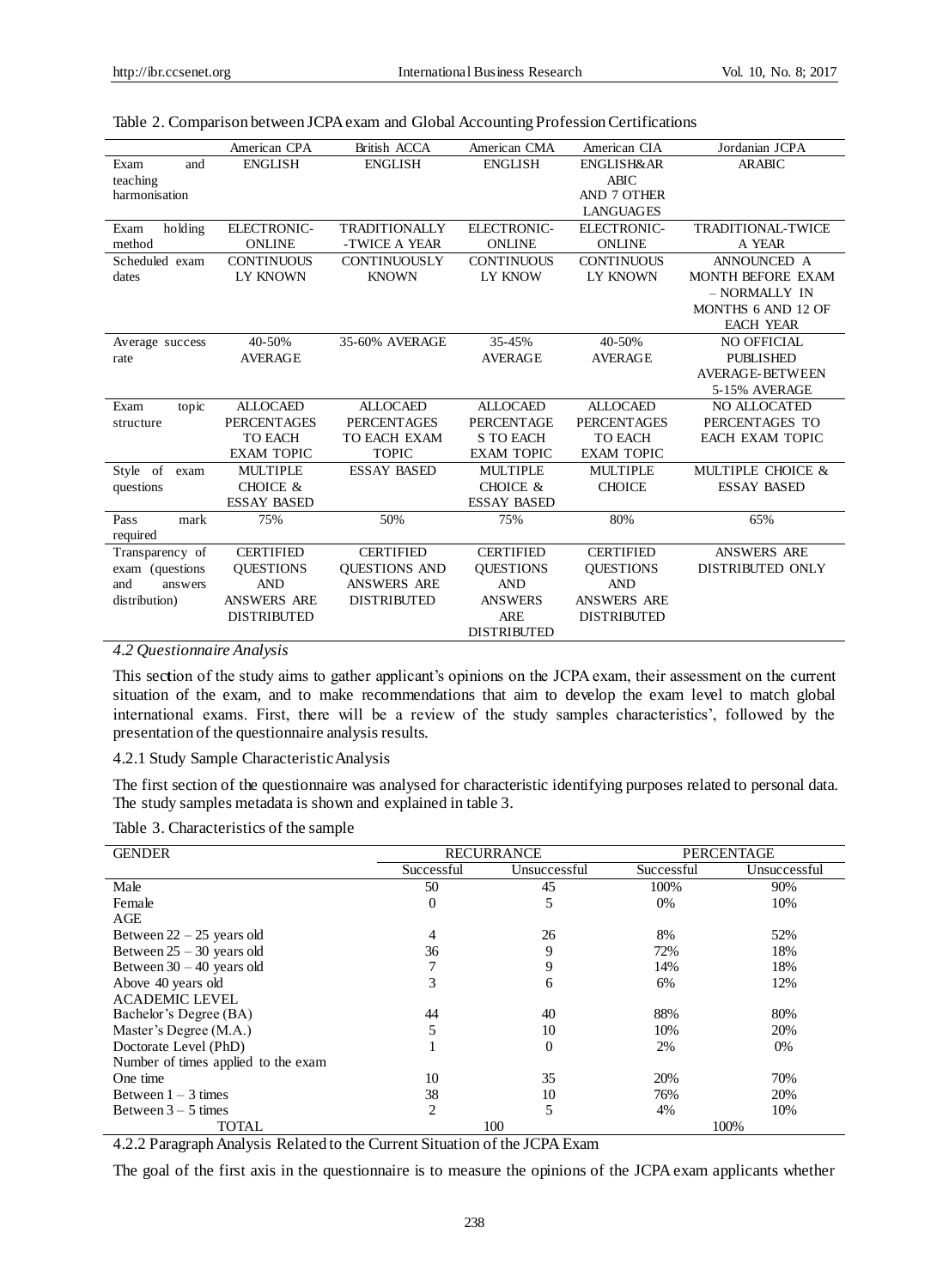successful or unsuccessful on certain phrases, which aims to assess the exams current situation. This axis is composed of eleven phrases, the exam applicants were requested to give their opinion about each phrase with a (yes/no) answer. Table no.4 shows the significant results.

Table no.4 shows that there is a very strong belief having (90% successful and 94% unsuccessful), that there are a large number of exam questions for the time given to answer and thus have a negative impact on the JCPA exam results. Many exam applicants agree that some questions require a long time to answer at the expense of the remaining questions; this is what contributes to the reduction of the success rates, as a large number of questions remain unanswered. Examples provided by applicants involve questions that concern the preparation of cash flow statement, writing an audit report, and some questions on financial accounting.

There is also another strong belief by the applicants where (84% successful and 90% unsuccessful) that the failure to immediately publish the answers of the exam questions reduces the transparency and fairness of results. In comparison to some international examinations, for example the IFRSs Diploma, the examination committee launches the answers to the questions on their website shortly after the exam, the correction method, and the mark of each part of the exam. Moreover, the committee presents a report showing the weaknesses observed from the applicants' answers. This in turn contributes to assisting future applicants to overcome previous mistakes and not repeat them. Table no.4 shows that that provision of the exam electronically contributes to the development of the JCPA exam, as like many other international exams.

Finally, there is an unexpectedly significant belief whether applicants are successful or not, that some of the JCPA exam questions are not revised, audited, and clear, which creates an understanding problem for the exam applicant.

| Paragraph                                                     | <b>Repeated answer (YES)</b> |              |                   | Repeated answer (NO) |
|---------------------------------------------------------------|------------------------------|--------------|-------------------|----------------------|
|                                                               | <b>Successful</b>            | Unsuccessful | <b>Successful</b> | Unsuccessful         |
| Do you think the applicants rights to choose the language     | 40                           | 14           | 10                | 36                   |
| of the test (English/Arabic) contributes to the development   | 80%                          | 28%          | 20%               | 72%                  |
| of the JCPA exam?                                             |                              |              |                   |                      |
| Do you think that submission of the exam electronically       | 44                           | 37           | 6                 | 13                   |
| contributes to the development of the JCPA exam?              | 88%                          | 74%          | 12%               | 26%                  |
| Do you think the increase in number of times the exam is      | 36                           | 41           | 14                | 9                    |
| held to four times instead of twice a year contributes to the | 72%                          | 82%          | 28%               | 18%                  |
| development of the JCPA exam?                                 |                              |              |                   |                      |
| Do you think all material subjected in the JCPA exam is       | 28                           | 34           | 22                | 16                   |
| important?                                                    | 56%                          | 68%          | 46%               | 32%                  |
| Do you think that the structure of exam topics have a         | 38                           | 44           | 12                | 6                    |
| negative impact on the results of the JCPA exam?              | 76%                          | 88%          | 24%               | 12%                  |
| Do you think the JCPA exam questions are revised,             | 11                           | 17           | 39                | 33                   |
| audited and clear enough for the applicant to undergo no      | 22%                          | 34%          | 78%               | 66%                  |
| understanding problems?                                       |                              |              |                   |                      |
| Do you think that there are a large number of exam            | 45                           | 47           | 5                 | 3                    |
| questions for the time given to answer them, thus having a    | 90%                          | 94%          | 10%               | 6%                   |
| negative impact on the results of the JCPA exam?              |                              |              |                   |                      |
| Do you think that the lack of predefined and fixed ratios     | 39                           | 35           | 11                | 15                   |
| for each section of the exam affects the development of       | 78%                          | 70%          | 22%               | 30%                  |
| the JCPA exam negatively?                                     |                              |              |                   |                      |
| Do you think that the lack of predefined and fixed ratios     | 34                           | 38           | 16                | 12                   |
| for each section of the exam affects the credibility and      | 68%                          | 76%          | 32%               | 24%                  |
| integrity of the JCPA exam?                                   |                              |              |                   |                      |
| Do you think the JCPA exam questions distribution of          | 28                           | 34           | 22                | 16                   |
| grades is objective and fair?                                 | 56%                          | 68%          | 44%               | 32%                  |
| Do you think that the lack of publication of the answers      | 42                           | 45           | 8                 | 5                    |
| immediately after the exam ends reduces the transparency      | 84%                          | 90%          | 16%               | 10%                  |
| and fairness of exam results?                                 |                              |              |                   |                      |

4.2.3 Paragraph Analysis Related to the Recommendations Proposed by the Applicants to Develop the JCPA Exam

The goal of the second part of the questionnaire is to measure the most significant recommendations proposed by the applicants, which in their view will contribute to the development of the JCPA exam. Eight recommendations were proposed and the respondents were asked to arrange them in terms of importance from their point of view, number 1 being the most important and number 8 the least important. The respondent's views are explained in table 5.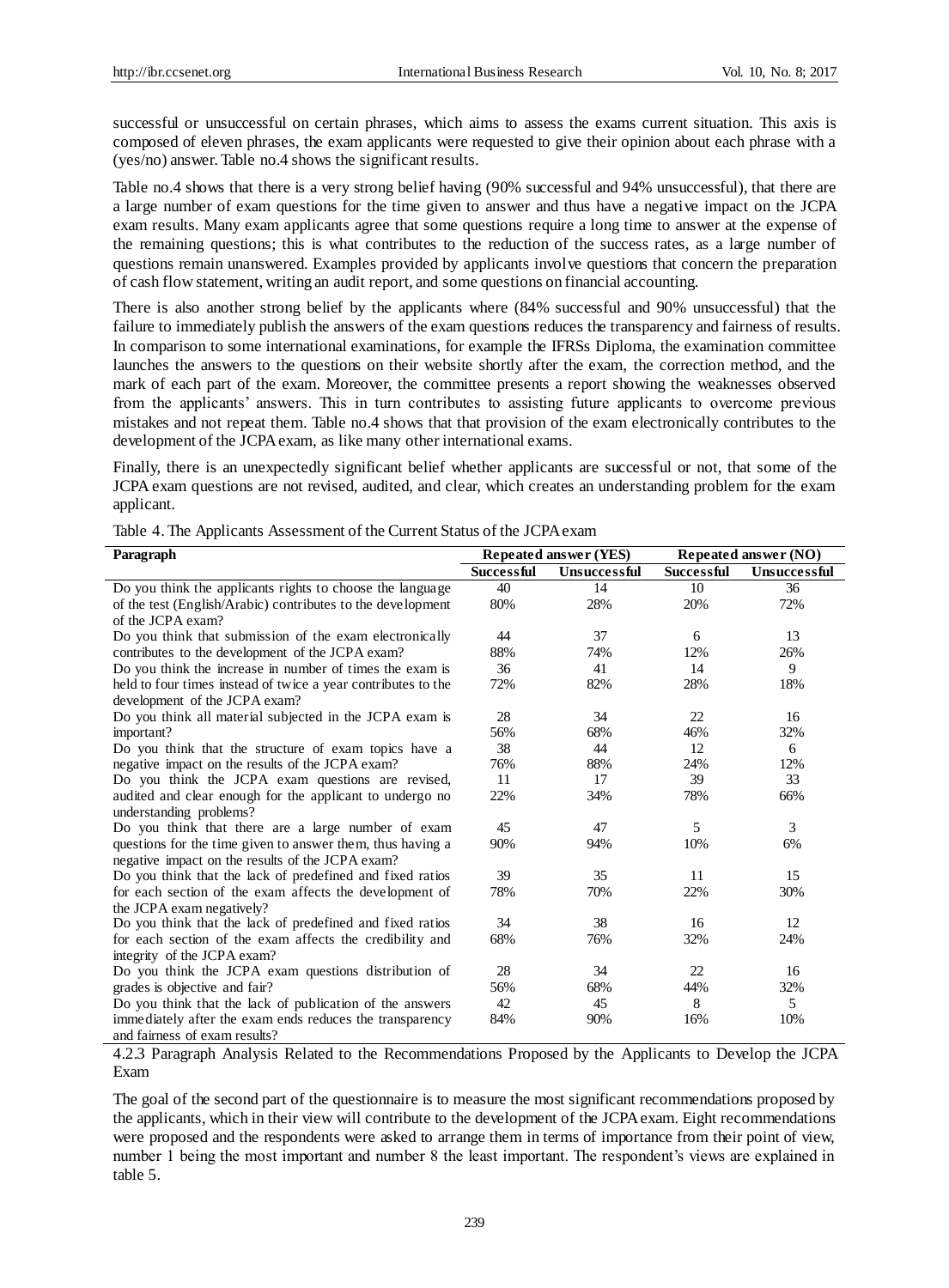| Table 5. Recommendations proposed by the respondents arranged in accordance to importance |  |  |  |  |  |  |
|-------------------------------------------------------------------------------------------|--|--|--|--|--|--|
|-------------------------------------------------------------------------------------------|--|--|--|--|--|--|

| <b>Recommendations</b>                                           |     | Items importance – repetition given no.1 importance |
|------------------------------------------------------------------|-----|-----------------------------------------------------|
| Given specific ratios that are known in advance for each axis in | 32  | 32%                                                 |
| the exam that cannot be exceeded                                 |     |                                                     |
| The increased number of times exams are held during the year     | 20  | 20%                                                 |
| to 4 times instead of 2                                          |     |                                                     |
| Publishing the answers to the exam shortly after the exam        | 19  | 19%                                                 |
| showing the marking method                                       |     |                                                     |
| The method of conducting, marking and delivering the exam        | 18  | 18%                                                 |
| and results to be electronic                                     |     |                                                     |
| To taking into account the number of exam questions              | 4   | 4%                                                  |
| commensurate with the time given to answer                       |     |                                                     |
| Exam dates to be published previously by an appropriate period   | 3   | 3%                                                  |
| of time                                                          |     |                                                     |
| The need to restructure the exam questions in accordance to the  | 2   | 2%                                                  |
| business worlds evolution                                        |     |                                                     |
| The right to choose the language of the exam (English/Arabic)    | 2   | 2%                                                  |
| <b>TOTAL</b>                                                     | 100 | 100%                                                |

As shown in table 5, the respondents' views concerning the recommendation (*to give specific and well-known ratios for each section of the exam*) have achieved the highest importance degree. As the applicants to the exam see the ratios and percentages for the exam topics may vary from one exam session to another, which could lead to obstacles put in the applicants' path. The importance of this recommendation emphasises that the professional examinations have given specific ratios for exam topics that cannot be exceeded, allowing the applicant to concentrate and make greater effort on those more important questions with more marks allocated to them, and making less effort on those least important questions. This is the exact opposite to what occurs in the JCPA exam, where this feature is not available.

Whereas the recommendation (*to increase the number of times the exam is held to four times instead of twice a year*) was placed second in terms of importance. Where 20% of the applicants view that, an increase of the number of times the exam is held yearly from twice a year to four times a year will contribute positively to the probability of passing the exam and therefore lead to a raise in the success rate.

The recommendation (*the publication of exam answers shortly after the exam and showing the marking method and mark of each axis*) is one of the most important concerns of the JCPA exam. The committee responsible for the exam should announce the results of the exam, publish the model solutions, and show the marking methods and the mark for each axis. This will help the applicant recognise mistakes and not repeat them in subsequent sessions. The deployment of the exam answers after a short period is considered a significant recommendation by a large segment of exam applicants. Last but not least, the recommendation (*The method of conducting, marking and delivering the exam and results to be electronic*) came in fourth place in terms of importance and with a percentage of 18% of respondents. The conducting of the exam electronically, like the rest of the global professional examinations will raise the success rate to its highest potential.

#### **5. Recommendations**

Based on the above analysis, we can come up with the following recommendations: the need for a formal guidebook at the beginning of each academic year issued by the Chartered Accounting Profession supreme body and directed to the accounting departments in Jordanian universities. Moreover, the need to cover Accounting Standards, International Financial Reporting Standards, International Auditing Standards, Profession Ethics, and the Jordanian Legislations related to the Accounting Profession. These previous materials are amongst the most important of the various accounting specialty programs at these universities. Therefore, the effort is required to reduce the gap between the education given and the labour market requirements. We also recommend the development of a plan aimed at increasing the number of JCPA practitioners. The focus of the development should be on the professions practice and easing pressure off the existing practitioners. In addition to keeping up with the continuous increase of fundamental companies that require the binding of accounts and annual auditing. Recently, the number of companies requiring the binding and auditing of accounts has doubled, however the number of practitioners have not exceeded 30% over the last seven years.

Moreover, specific and firm JCPA exam dates should be scheduled, or at least announced at the beginning of each year and not only two months prior to the exam. This can be conducted very easily if exams become on Fridays, as there will be available halls in universities at any time of the year, as well as working to increase the number of times the exam is held annually. This can also be simply done if the exams are computer based; the requirements are easily available as the JCPA exam resembles American Professional Examinations in terms of